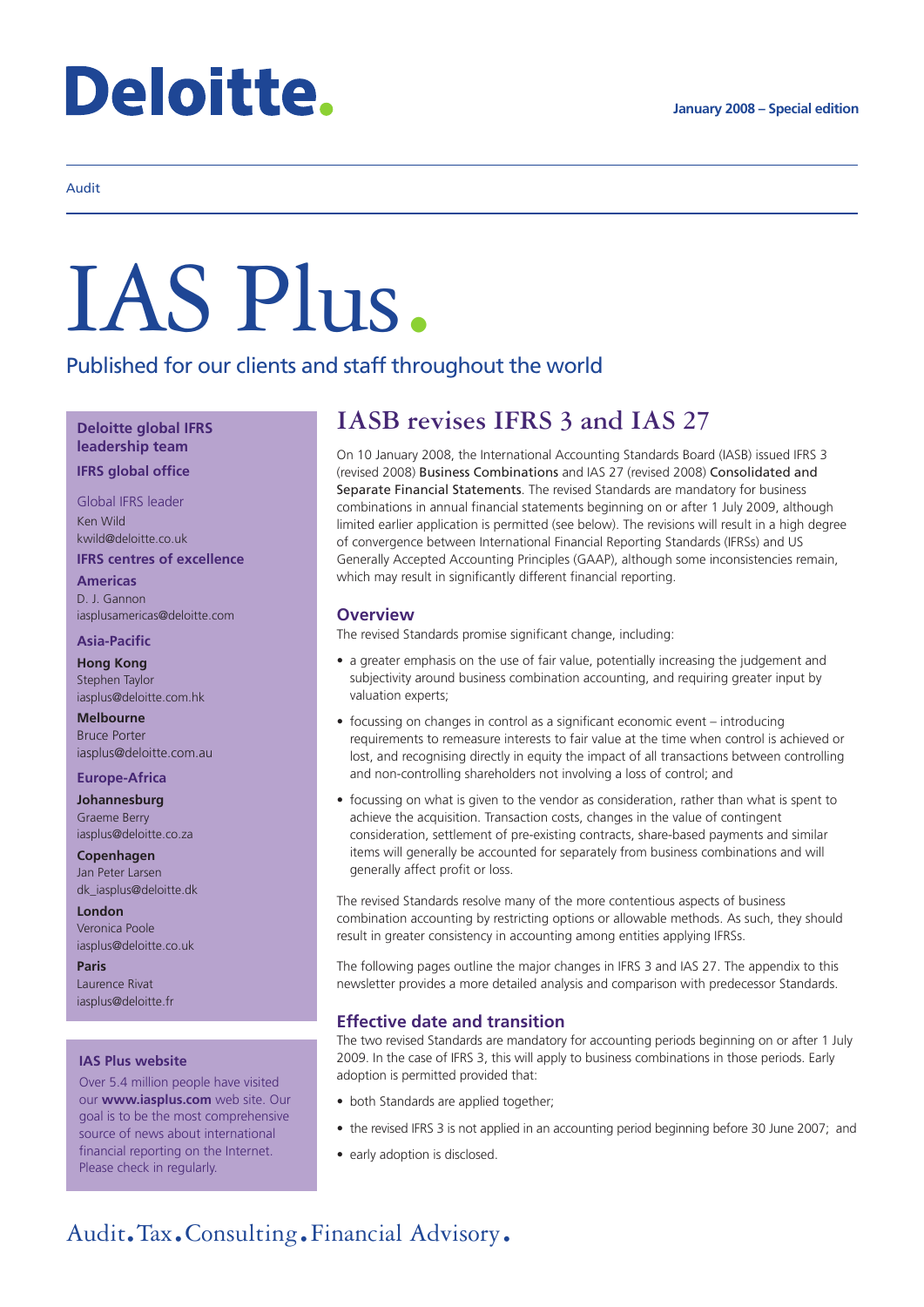#### **IFRS 3: what's changed?**

#### **Acquisition-related costs**

In what is likely to be an unpopular move with preparers, the IASB has determined that costs incurred in an acquisition are period costs. This means that all acquisition-related costs (e.g. finder's fees; advisory, legal, accounting, valuation, and other professional or consulting fees; and general administrative costs, including the costs of maintaining an internal acquisitions department) are to be recognised as period expenses in accordance with the appropriate IFRS. Costs incurred to issue debt or equity securities will be recognised in accordance with IAS 39 Financial Instruments: Recognition and Measurement.

#### **Step acquisitions**

Changes to IAS 27 and IFRS 3 work together with the effect that a business combination leading to acquisition accounting applies only at the point where control is achieved. This has a number of implications:

- Where the acquirer has a pre-existing equity interest in the entity acquired: that equity interest may be accounted for as a financial instrument in accordance with IAS 39, as an associate or a joint venture using the equity method in accordance with IAS 28 Investments in Associates or IAS 31 Interests in Joint Ventures, or as a jointly controlled entity using the proportionate consolidation method in accordance with IAS 31. If the acquirer increases its equity interest sufficiently to achieve control (described in IFRS 3(r2008) as a 'business combination achieved in stages'), it must remeasure its previously-held equity interest in the acquiree at acquisition-date fair value and recognise the resulting gain or loss, if any, in profit or loss.
- Once control is achieved: all other increases and decreases in ownership interests are treated as transactions among equity holders and reported within equity (see below). Goodwill does not arise on any increase, and no gain or loss is recognised on any decrease.

#### **Goodwill**

The acquirer recognises goodwill at the acquisition date, measured as the difference between:

- the aggregate of:
	- the acquisition-date fair value of the consideration transferred;
	- the amount of any non-controlling interest (NCI) in the entity acquired; and
	- in a business combination achieved in stages, the acquisitiondate fair value of the acquirer's previously-held equity interest in the entity acquired; and
- the net of the acquisition-date amounts of the identifiable assets acquired and the liabilities assumed, both measured in accordance with IFRS 3(r2008).

#### **Non-controlling interests (minority interests)**

In a controversial change from the Exposure Draft, IFRS 3(r2008) has an explicit option, available on a transaction-by-transaction basis, to measure any non-controlling interest (NCI) in the entity acquired either at fair value or at the non-controlling interest's proportionate share of the net identifiable assets of the entity acquired. The latter treatment corresponds to the measurement basis in the current version of IFRS 3.

For the purpose of measuring NCI at fair value, it may be possible to determine the acquisition-date fair value on the basis of market prices for the equity shares not held by the acquirer. When a market price for the equity shares is not available because the shares are not publicly-traded, the acquirer must measure the fair value of the NCI using other valuation techniques.

The US equivalent standard, SFAS 141R, requires the NCI to be measured at fair value and does not allow any alternative.

#### **Contingent consideration**

IFRS 3(r2008) requires the consideration for the acquisition to be measured at fair value at the acquisition date. This includes the fair value of any contingent consideration payable. IFRS 3(r2008) permits very few subsequent changes to this measurement and only as a result of additional information about facts and circumstances that existed at the acquisition date. All other changes (e.g. changes resulting from events after the acquisition date such as the acquiree meeting an earnings target, reaching a specified share price, or meeting a milestone on a research and development project) are recognised in profit or loss.

#### **Re-acquired rights**

Where the acquirer and acquiree were parties to a pre-existing relationship (e.g. the acquirer had granted the acquiree a right to use its intellectual property), there are two implications for acquisition accounting:

- firstly, where the terms of any contract are not market terms, a gain or loss is recognised and the purchase consideration adjusted to reflect a payment or receipt for the non-market terms; and
- secondly, an intangible asset (being the rights re-acquired) is recognised at fair value and amortised over the contract term.

#### **Reassessments**

IFRS 3 (r2008) clarifies that an entity must classify and designate all contractual arrangements at the acquisition date with two exceptions: (i) leases, and (ii) insurance contracts. In other words, the acquirer applies its accounting policies and makes the choices available to it as if it had acquired those contractual relationships outside of the business combination. The existing treatment applied by the acquiree for classification of leases and insurance is applied by the acquirer and therefore is not reassessed. Reassessing assets and liabilities is particularly relevant when acquiring financial assets and financial liabilities in a business combination. Consideration will be required as to how financial instruments are classified, whether embedded derivatives exist (which the acquiree may not have previously recognised) and whether hedge accounting performed by the acquiree will continue to be highly effective by the acquirer.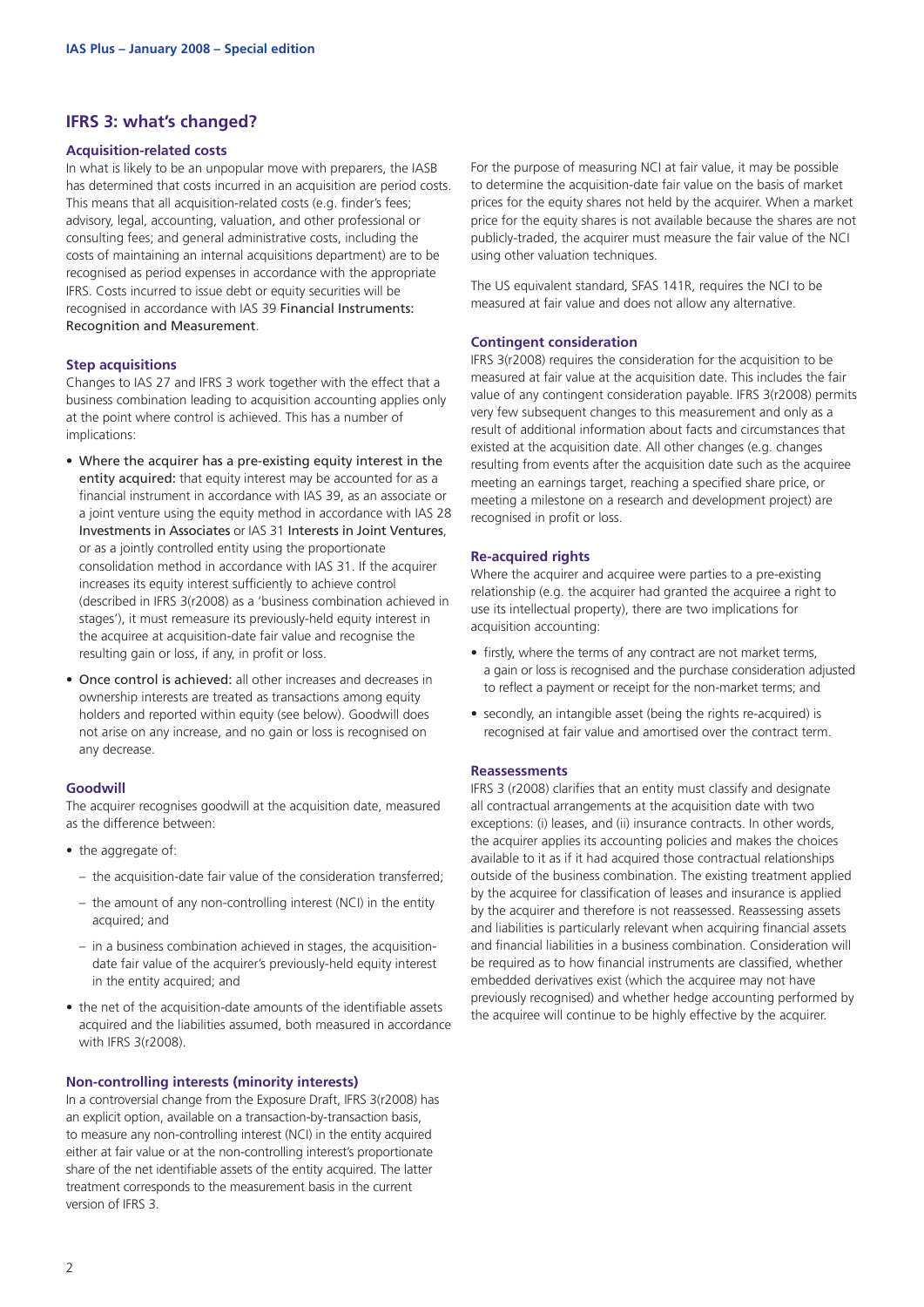#### **IAS 27: what's changed?**

#### **Acquisitions and disposals that do not result in a change of control**

Changes in a parent's ownership interest in a subsidiary that do not result in a loss of control are accounted for within shareholders' equity as transactions with owners acting in their capacity as owners. No gain or loss is recognised on such transactions and goodwill is not re-measured. Any difference between the change in the NCI and the fair value of the consideration paid or received is recognised directly in equity and attributed to the owners of the parent.

#### **Loss of control**

A parent can lose control of a subsidiary through a sale or distribution, or through some other transaction or event in which it takes no part (e.g. expropriation or the subsidiary being placed in administration or bankruptcy).

When control is lost, the parent derecognises all assets, liabilities and NCI at their carrying amount. Any retained interest in the former subsidiary is recognised at its fair value at the date control is lost. If the loss of control of the former subsidiary involves the

distribution of equity interests to owners of the parent acting in their capacity as owners, that distribution is recognised at the date control is lost. A gain or loss on loss of control is recognised as the net of the proceeds, if any, and these transactions. Any such gain or loss is recognised in profit or loss.

#### **Attribution of profit or loss to non-controlling interests**

The revised Standard requires an entity to attribute their share of total comprehensive income to the NCI even if this results in the NCI having a deficit balance.

#### **Loss of significant influence or joint control**

Amendments to IAS 28 and IAS 31 extend the treatment required for loss of control to these Standards. Thus, when an investor loses significant influence over an associate, it derecognises that associate and recognises in profit or loss the difference between the sum of the proceeds received and any retained interest, and the carrying amount of the investment in the associate at the date significant influence is lost. A similar treatment is required when an investor loses joint control over a jointly controlled entity.

#### **Differences remaining between IFRSs and US GAAP**

With the release of IFRS 3(r2008) and IAS 27(r2008), SFAS 141R and SFAS 160, and the related changes to US GAAP, the basic principles governing business combinations and related transactions will be mostly converged. However, some important differences remain. These differences are largely, although not exclusively, a result of existing differences within the body of IFRSs and US GAAP generally that were not addressed by the IASB and the US Financial Accounting Standards Board (FASB) as part of the business combinations project. The major differences are summarised in the table below.

It is significant that in working to converge their standards, the FASB appears to have made more changes of principle than the IASB.

#### **Changes from the Exposure Drafts**

The proposed changes to IFRS 3 and IAS 27 were exposed for public comment in 2005 and attracted some very adverse comment, particularly with respect to the proposals related to transactions not involving a loss of control. These concerns were also voiced at public roundtables held by the FASB and the IASB after the comment period closed. It is evident that during their redeliberations the Boards took some notice of constituents' concerns. IFRS 3(r2008) does not focus on the fair value of the entity acquired; rather it focuses on the components of the business – assets, liabilities and other equity. Goodwill is the difference between the consideration transferred and these components. The measurement of NCI proved harder to resolve satisfactorily. The Boards have given non-controlling interests a measurement attribute, which is presumed to be fair value. However, this attribute did not command the support of the necessary majority of IASB members. Consequently, the IASB has permitted a choice, such that NCI are measured at either fair value or the NCI's share of the net identifiable assets.

| <b>Scope</b>                 | The IASB and the FASB have different definitions of control. The IASB's definition of control is 'the power to<br>govern the financial and operating policies of an entity so as to obtain benefits from its activities'; the FASB's<br>definition is based on a 'controlling financial interest', generally interpreted as an absolute majority of the<br>voting interests. 'Control' is currently the subject of a joint FASB/ IASB project.                                                                                                                                                                       |
|------------------------------|----------------------------------------------------------------------------------------------------------------------------------------------------------------------------------------------------------------------------------------------------------------------------------------------------------------------------------------------------------------------------------------------------------------------------------------------------------------------------------------------------------------------------------------------------------------------------------------------------------------------|
| The definition of fair value | The IASB and the FASB use definitions of 'fair value' from previously existing Standards. The FASB definition is<br>that in SFAS 157 Fair Value Measurement and the IASB uses the definition in IAS 39 Financial Instruments:<br><b>Recognition and Measurement.</b>                                                                                                                                                                                                                                                                                                                                                 |
| <b>Contingencies</b>         | IFRS 3(r2008) requires recognition of a contingent liability assumed in a business combination if it is a present<br>obligation that arises from past events and its fair value can be measured reliably. SFAS 141R requires this<br>treatment for <b>contractual liabilities</b> only; non-contractual liabilities must be assessed as to whether it is more<br>likely than not that the contingency gives rise to an asset or liability as defined in FASB Concept Statement 6.<br>If the contingency meets the recognition threshold at acquisition date, it is recognised at its acquisition-date<br>fair value. |
| <b>Employee benefits</b>     | The standards each require liabilities and assets related to the acquired entity's employee benefit<br>arrangements to be recognised and measured in accordance with the appropriate IFRS or US GAAP<br>requirement. As these requirements are different, the amounts recognised will also be different.                                                                                                                                                                                                                                                                                                             |
| <b>Measuring NCI</b>         | SFAS 141R requires non-controlling interests to be measured at fair value. IFRS 3(r2008) provides a transaction-<br>by-transaction choice for measuring non-controlling interests at either fair value or the proportionate interest in<br>net assets.                                                                                                                                                                                                                                                                                                                                                               |

**Major differences remaining between IFRSs and US GAAP – business combinations and related transactions**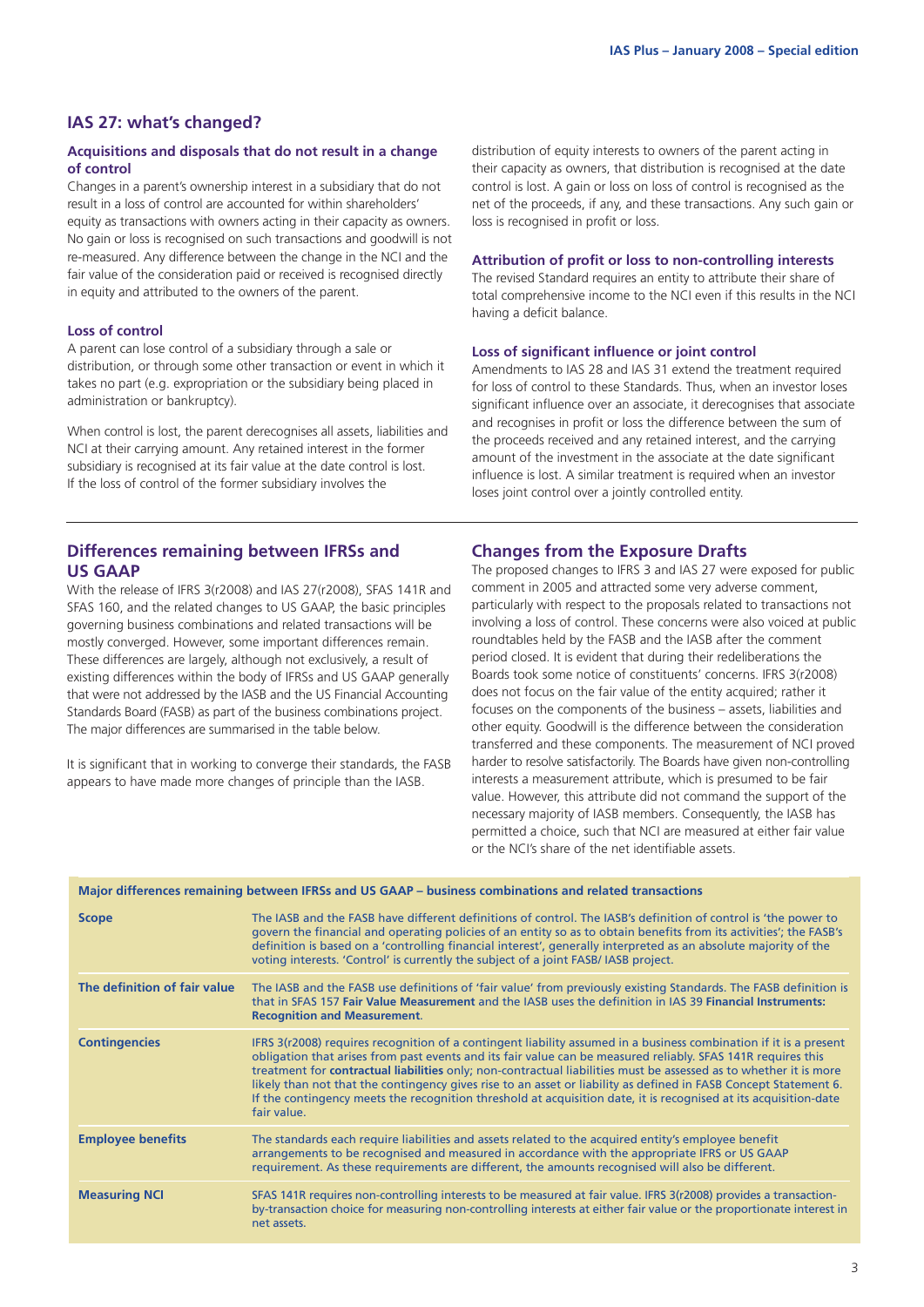#### **Key features of revised Standards**

| <b>Business Combinations</b>                                                                                |                                                                                                                                                                                                                                                                                                                                                                                                                                                                       |                                                                                                                                                                                                                                                                                                                                                                                                                                                                                                                                                 |  |  |
|-------------------------------------------------------------------------------------------------------------|-----------------------------------------------------------------------------------------------------------------------------------------------------------------------------------------------------------------------------------------------------------------------------------------------------------------------------------------------------------------------------------------------------------------------------------------------------------------------|-------------------------------------------------------------------------------------------------------------------------------------------------------------------------------------------------------------------------------------------------------------------------------------------------------------------------------------------------------------------------------------------------------------------------------------------------------------------------------------------------------------------------------------------------|--|--|
| <b>Description</b>                                                                                          | <b>IFRS 3(r2008)</b>                                                                                                                                                                                                                                                                                                                                                                                                                                                  | <b>Current IFRS 3</b>                                                                                                                                                                                                                                                                                                                                                                                                                                                                                                                           |  |  |
| <b>Scope of the Standard</b>                                                                                |                                                                                                                                                                                                                                                                                                                                                                                                                                                                       |                                                                                                                                                                                                                                                                                                                                                                                                                                                                                                                                                 |  |  |
| <b>Mutual entities and business</b><br>combinations achieved by<br>contract alone                           | The scope of the revised Standard applies to these<br>types of transactions.                                                                                                                                                                                                                                                                                                                                                                                          | Current IFRS 3 does not apply to these business<br>combinations.                                                                                                                                                                                                                                                                                                                                                                                                                                                                                |  |  |
| <b>Definitions and terminology</b>                                                                          |                                                                                                                                                                                                                                                                                                                                                                                                                                                                       |                                                                                                                                                                                                                                                                                                                                                                                                                                                                                                                                                 |  |  |
| <b>Business combination</b>                                                                                 | " is a transaction or other event in which an<br>acquirer obtains control of one or more businesses."                                                                                                                                                                                                                                                                                                                                                                 | The revised IFRS 3 places more emphasis on control<br>over another business.                                                                                                                                                                                                                                                                                                                                                                                                                                                                    |  |  |
| <b>Business</b>                                                                                             | " is an integrated set of activities and assets that is<br>capable of being conducted and managed for the<br>purpose of providing a return"                                                                                                                                                                                                                                                                                                                           | A set of integrated activities and assets that has not<br>commenced planned principal operation is not a<br>business.                                                                                                                                                                                                                                                                                                                                                                                                                           |  |  |
| <b>Acquisition method</b>                                                                                   | "Acquisition method" replaces the term "purchase<br>method" and requires:<br>(i) recognition and measurement of NCI in the<br>entity acquired; and<br>(ii) recognition and measurement of goodwill or<br>bargain purchase.                                                                                                                                                                                                                                            | The "purchase method" does not explicitly make<br>reference to items (i) and (ii).                                                                                                                                                                                                                                                                                                                                                                                                                                                              |  |  |
| <b>Contingent consideration</b>                                                                             | • Initially recognised as part of the consideration<br>transferred.<br>• Non-occurrence of a future event (e.g. not meeting<br>earnings target) is not considered to be a<br>measurement period adjustment - therefore not<br>adjusted against goodwill.<br>• Subsequent accounting depends on whether it is<br>initially booked as equity or as a liability and<br>whether the event is considered a measurement<br>period adjustment.<br>• Disclosure requirements. | • Initially recognised in the cost of the<br>combination only if it meets probability and<br>reliably measurable criteria.<br>• If future event does not occur then any<br>adjustments to the cost of the business<br>combination are made against goodwill.<br>• Subsequent adjustments to contingent<br>consideration are made against goodwill, except<br>in the case of equity instruments in which case<br>the adjustment is made against equity.<br>• No disclosure requirements regarding contingent<br>consideration in current IFRS 3. |  |  |
| <b>Consideration transferred</b>                                                                            |                                                                                                                                                                                                                                                                                                                                                                                                                                                                       |                                                                                                                                                                                                                                                                                                                                                                                                                                                                                                                                                 |  |  |
| Share-based payment awards                                                                                  | Provides guidance to assist in determining the<br>portion of a replacement award that is part of the<br>consideration transferred for the entity acquired.                                                                                                                                                                                                                                                                                                            | No specific guidance.                                                                                                                                                                                                                                                                                                                                                                                                                                                                                                                           |  |  |
| <b>Costs incurred in a business combination</b>                                                             |                                                                                                                                                                                                                                                                                                                                                                                                                                                                       |                                                                                                                                                                                                                                                                                                                                                                                                                                                                                                                                                 |  |  |
| <b>Acquisition costs</b>                                                                                    | Costs to effect a business combination are, generally,<br>expensed as incurred.                                                                                                                                                                                                                                                                                                                                                                                       | Costs to effect a business combination are included<br>in the cost and therefore impact goodwill.                                                                                                                                                                                                                                                                                                                                                                                                                                               |  |  |
|                                                                                                             | Recognising and measuring assets acquired and liabilities assumed on initial recognition                                                                                                                                                                                                                                                                                                                                                                              |                                                                                                                                                                                                                                                                                                                                                                                                                                                                                                                                                 |  |  |
| Valuation<br>allowances/provisions                                                                          | Prohibits separate valuation allowance at acquisition<br>date for assets measured at fair value but whose<br>future cash flows are uncertain (e.g. doubtful<br>receivables).                                                                                                                                                                                                                                                                                          | No specific guidance.                                                                                                                                                                                                                                                                                                                                                                                                                                                                                                                           |  |  |
| Assets the acquirer intends to<br>dispose of or use in a different<br>way from other market<br>participants | Requires the acquirer to measure the asset at fair<br>value.                                                                                                                                                                                                                                                                                                                                                                                                          | No specific guidance.                                                                                                                                                                                                                                                                                                                                                                                                                                                                                                                           |  |  |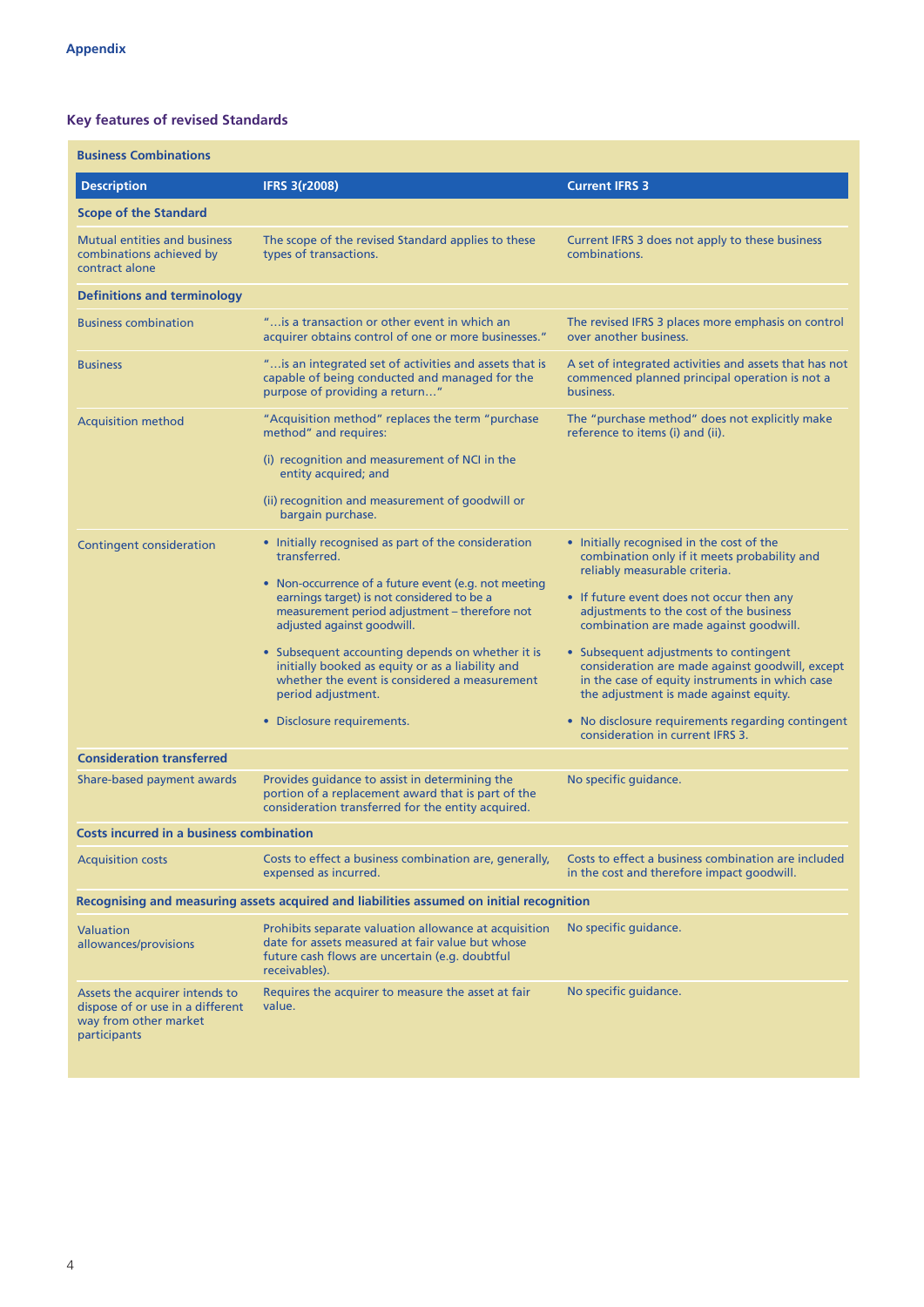| <b>Description</b>                                                       | <b>IFRS 3(r2008)</b>                                                                                                                                                                                                                                                                                                                                                                                                                                   | <b>Current IFRS 3</b>                                                                                                                                                                                                                                                                                                                                                                                 |
|--------------------------------------------------------------------------|--------------------------------------------------------------------------------------------------------------------------------------------------------------------------------------------------------------------------------------------------------------------------------------------------------------------------------------------------------------------------------------------------------------------------------------------------------|-------------------------------------------------------------------------------------------------------------------------------------------------------------------------------------------------------------------------------------------------------------------------------------------------------------------------------------------------------------------------------------------------------|
|                                                                          | <b>Exceptions to recognition or measurements or both on initial recognition</b>                                                                                                                                                                                                                                                                                                                                                                        |                                                                                                                                                                                                                                                                                                                                                                                                       |
| Assets held for sale                                                     | Requires measurement in accordance with IFRS 5.                                                                                                                                                                                                                                                                                                                                                                                                        | Current IFRS 3 requires such assets to be measured<br>at fair value less costs to sell.                                                                                                                                                                                                                                                                                                               |
| <b>Contingent liabilities</b>                                            | Requires recognition of "liabilities" that meet the<br>definition of a liability in the Framework, and only<br>where there is a present obligation that arises from<br>past events and its fair value can be measured<br>reliably.                                                                                                                                                                                                                     | IFRS 3 currently requires recognition of possible<br>obligations if their fair value can be measured<br>reliably.                                                                                                                                                                                                                                                                                     |
| <b>Employee benefits</b>                                                 | Requires recognition and measurement in<br>accordance with IAS 19 Employee Benefits.                                                                                                                                                                                                                                                                                                                                                                   | Limited guidance in current IFRS 3 Appendix B.                                                                                                                                                                                                                                                                                                                                                        |
| Income taxes                                                             | Requires recognition and measurement in<br>accordance with IAS 12 <b>Income Taxes</b> .                                                                                                                                                                                                                                                                                                                                                                | Limited guidance in current IFRS 3 Appendix B.                                                                                                                                                                                                                                                                                                                                                        |
| <b>Indemnification assets</b>                                            | Requires recognition and measurement in<br>accordance with other IFRSs.                                                                                                                                                                                                                                                                                                                                                                                | No specific guidance.                                                                                                                                                                                                                                                                                                                                                                                 |
| <b>Reacquired rights</b>                                                 | Requires measurement based on the remaining term<br>of the related contract.                                                                                                                                                                                                                                                                                                                                                                           | No specific quidance.                                                                                                                                                                                                                                                                                                                                                                                 |
| Share-based payment awards                                               | Requires measurement in accordance with IFRS 2<br><b>Share-based payment.</b>                                                                                                                                                                                                                                                                                                                                                                          | No specific guidance.                                                                                                                                                                                                                                                                                                                                                                                 |
| <b>Acquisition method</b>                                                |                                                                                                                                                                                                                                                                                                                                                                                                                                                        |                                                                                                                                                                                                                                                                                                                                                                                                       |
| Measuring goodwill/ bargain<br>purchase transactions                     | Difference between:<br>(i) the consideration transferred at acquisition date,<br>plus the amount of any NCI, plus acquisition date<br>fair value of any previously-held equity interest<br>in entity acquired; and<br>(ii) the net of acquisition date amounts of<br>identifiable assets acquired and liabilities<br>assumed.<br>If:<br>$(i) > (ii) = difference$ is goodwill;<br>$(i)$ < (ii) = bargain purchase is recognised in profit and<br>loss. | Current IFRS 3 does not require:<br>(i) measurement of any amount of NCI in<br>calculating goodwill/ bargain purchase;<br>(ii) remeasurement to fair value of any previously-<br>held equity interest in the entity acquired; and<br>(iii) the acquisition date amount of net assets<br>acquired. Instead it considers the portion of the<br>net identifiable assets attributable to the<br>acquirer. |
| NCI in the acquire                                                       | NCI is required to be measured when determining<br>the goodwill/ bargain purchase. NCI can be<br>measured either using:<br>(i) fair value of NCI; or<br>(ii) proportionate interest of the fair value of net<br>identifiable assets of the entity acquired.                                                                                                                                                                                            | Minority interest is stated at the minority's portion<br>of the fair value of the net assets acquired and<br>(contingent) liabilities assumed.                                                                                                                                                                                                                                                        |
| <b>Business combinations</b><br>achieved in stages (step<br>acquisition) | • At the date of obtaining control, the acquirer<br>remeasures any previously-held equity interest to<br>fair value.<br>• At the acquisition date, any previous revaluations<br>to equity are treated as if the acquirer had<br>disposed of its previously-held interest.                                                                                                                                                                              | • Each transaction is treated separately by the<br>acquirer.<br>• The cost and fair value information at the date<br>of each acquisition is used to determine the<br>related goodwill.                                                                                                                                                                                                                |

#### **Consolidated and Separate Financial Statements**

| <b>Description</b>                                                                                    | IAS 27(r2008)                                                                                       | <b>Current IAS 27</b>                                                                                                                                       |
|-------------------------------------------------------------------------------------------------------|-----------------------------------------------------------------------------------------------------|-------------------------------------------------------------------------------------------------------------------------------------------------------------|
| Increases or decreases in a<br>parent's ownership interest that<br>do not result in a loss of control | Accounted for as equity transactions of the<br>consolidated entity.                                 | Silent on appropriate accounting treatment.                                                                                                                 |
| Attribution of acquired entity's<br>losses to non-controlling interest                                | Losses are allocated to a NCI even if they exceed the<br>NCI's share of equity in the subsidiary.   | IAS 27 currently requires excess losses to be allocated to<br>the parent, unless the minority interest has a binding<br>obligation to make good the losses. |
| Loss of control of a subsidiary                                                                       | Any retained non-controlling investment at the date<br>control is lost is remeasured to fair value. | IAS 27 currently regards the carrying amount at the date<br>the entity ceases to control the subsidiary as the cost.                                        |